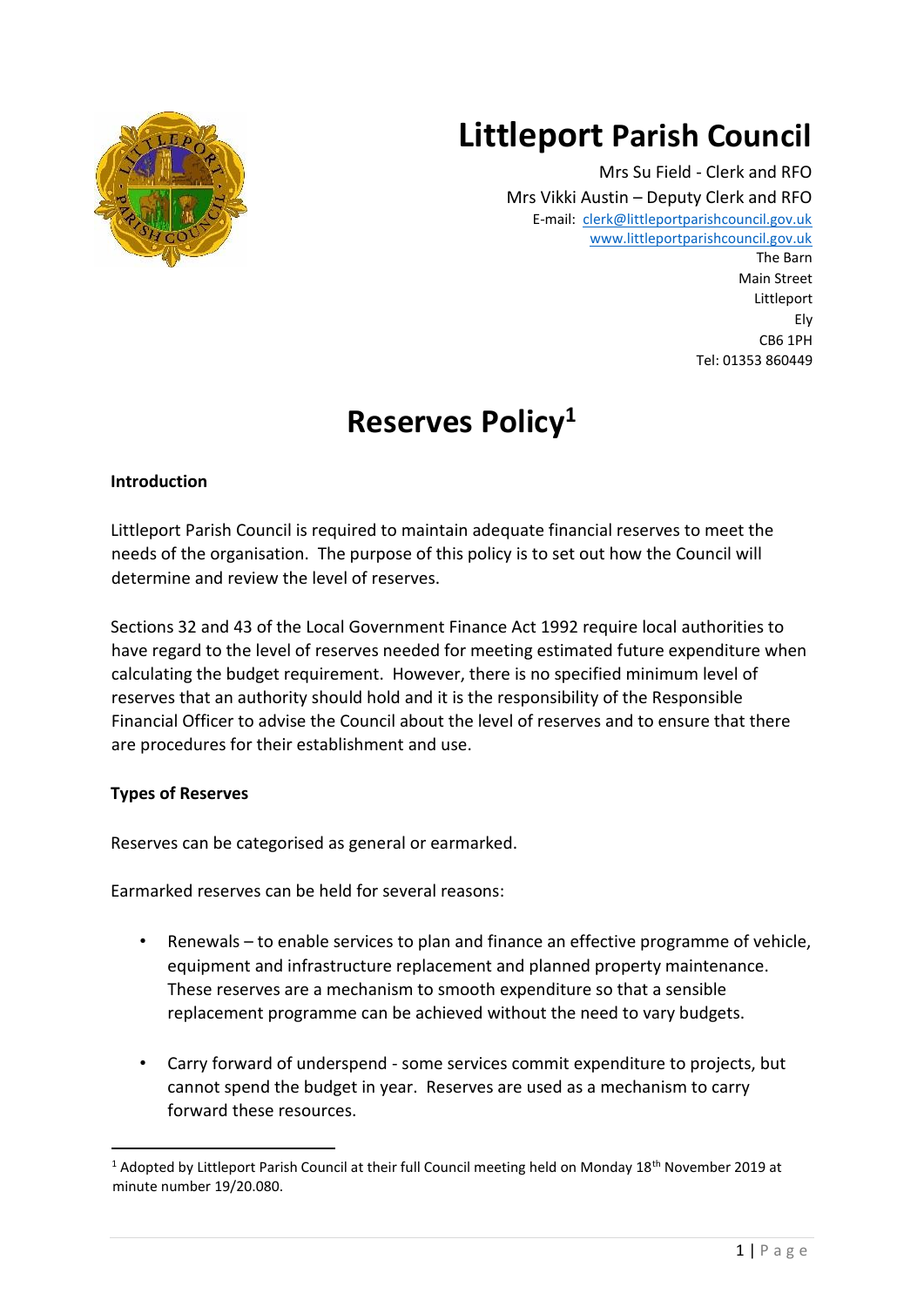- Insurance reserve to enable the Council to meet the excesses of claims not covered by insurance.
- Other earmarked reserves may be set up from time to time to meet known or predicted liabilities.
- General Reserves are funds which do not have any restrictions as to their use. These reserves can be used to smooth the impact of uneven cash flows, offset the budget requirement if necessary or can be held in case of unexpected events or emergencies.

#### **Earmarked Reserves**

Earmarked reserves will be established on a "needs" basis, in line with anticipated requirements.

Any decision to set up a reserve must be made by the Council.

Expenditure from reserves can only be authorised by the Council.

Reserves should not be held to fund on-going expenditure. This would be unsustainable as, at some point, the reserves would be exhausted. To the extent that reserves are used to meet short term funding gaps, they must be replenished in the following year. However, earmarked reserves that have been used to meet a specific liability would not need to be replenished, having served the purpose for which they were originally established.

All Earmarked Reserves are recorded on a central schedule held by the Responsible Financial Officer which lists the various Earmarked Reserves and the purpose for which they are held.

Reviewing the Council's Financial Risk Assessment is part of the budgeting and year end accounting procedures and identifies planned and unplanned expenditure items and thereby indicates an appropriate level of Reserves.

#### **General Reserves**

The level of General Reserves is a matter of judgement and so this policy does not attempt to prescribe a blanket level. The primary means of building general reserves will be through an allocation from the annual budget. This will be in addition to any amounts needed to replenish reserves that have been consumed in the previous year.

Setting the level of General Reserves is one of several related decisions in the formulation of the medium term financial strategy and the annual budget. The Council must build and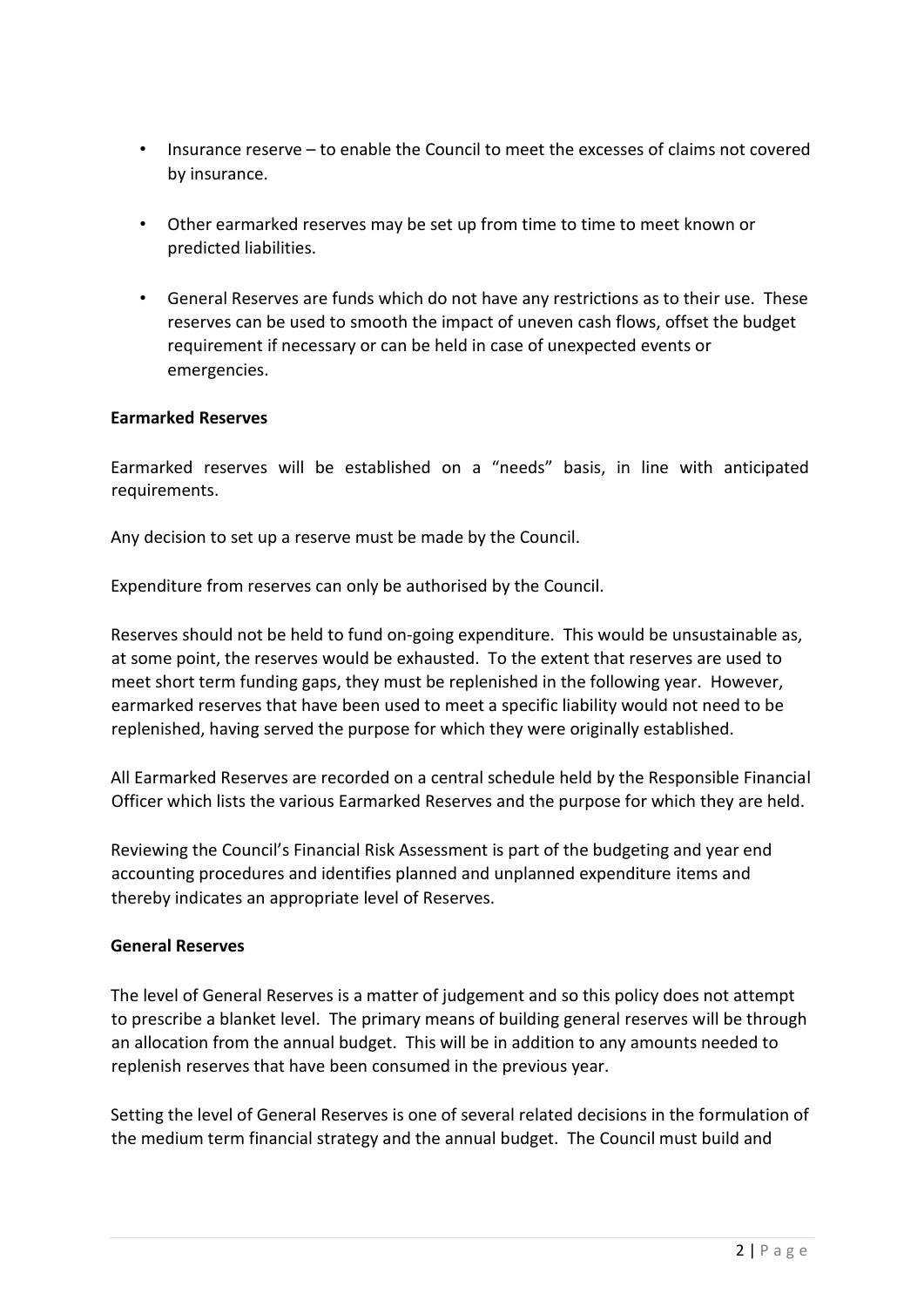maintain sufficient working balances to cover the key risks it faces, as expressed in its financial risk assessment.

If in extreme circumstances General Reserves were exhausted due to major unforeseen spending pressures within a particular financial year, the Council would be able to draw down from its earmarked reserves to provide short term resources.

Even at times when extreme pressure is put on the Council's finances the Council must keep a minimum balance sufficient to pay one month's salaries to staff in General Reserves at all times.

### **Opportunity cost of holding reserves**

In addition to allowing the Council to manage unforeseen financial pressures and plan for known or predicted liabilities, there is a benefit to holding reserves in terms of the interest earned on funds which are not utilised. This investment income is fed into the budget strategy.

However, there is an "opportunity cost" of holding funds in reserves, in that these funds cannot then be spent on anything else. As an example, if these funds were used to repay debt, the opportunity cost would equate to the saving on the payment of interest and the minimum revenue provision, offset by the loss of investment income on the funds. However, using reserves to pay off debt in this way would leave the Council with no funds to manage unexpected risks nor provide a mechanism to fund the planned expenditure for which the reserves were earmarked.

Given the opportunity costs of holding reserves, it is critical that reserves continue to be reviewed each year as part of the budget process to confirm that they are still required and that the level is still appropriate.

#### **Current level of financial reserves**

The level of financial reserves held by the council will be agreed by the Parish Council during the discussions held regarding the setting of the budget for the next financial year.

The current level of general reserves to be held by the Council is three twelfths of the annual precepted figure, i.e. to fully cover three months' expenditure.

This figure is currently £40,500 for the total precept of £162,000 in the financial year of 2019/20 but this Council has agreed to the following levels of reserves:

| £51,000.00 |
|------------|
| £9,000.00  |
| £9,915.00  |
| £4,069.25  |
|            |